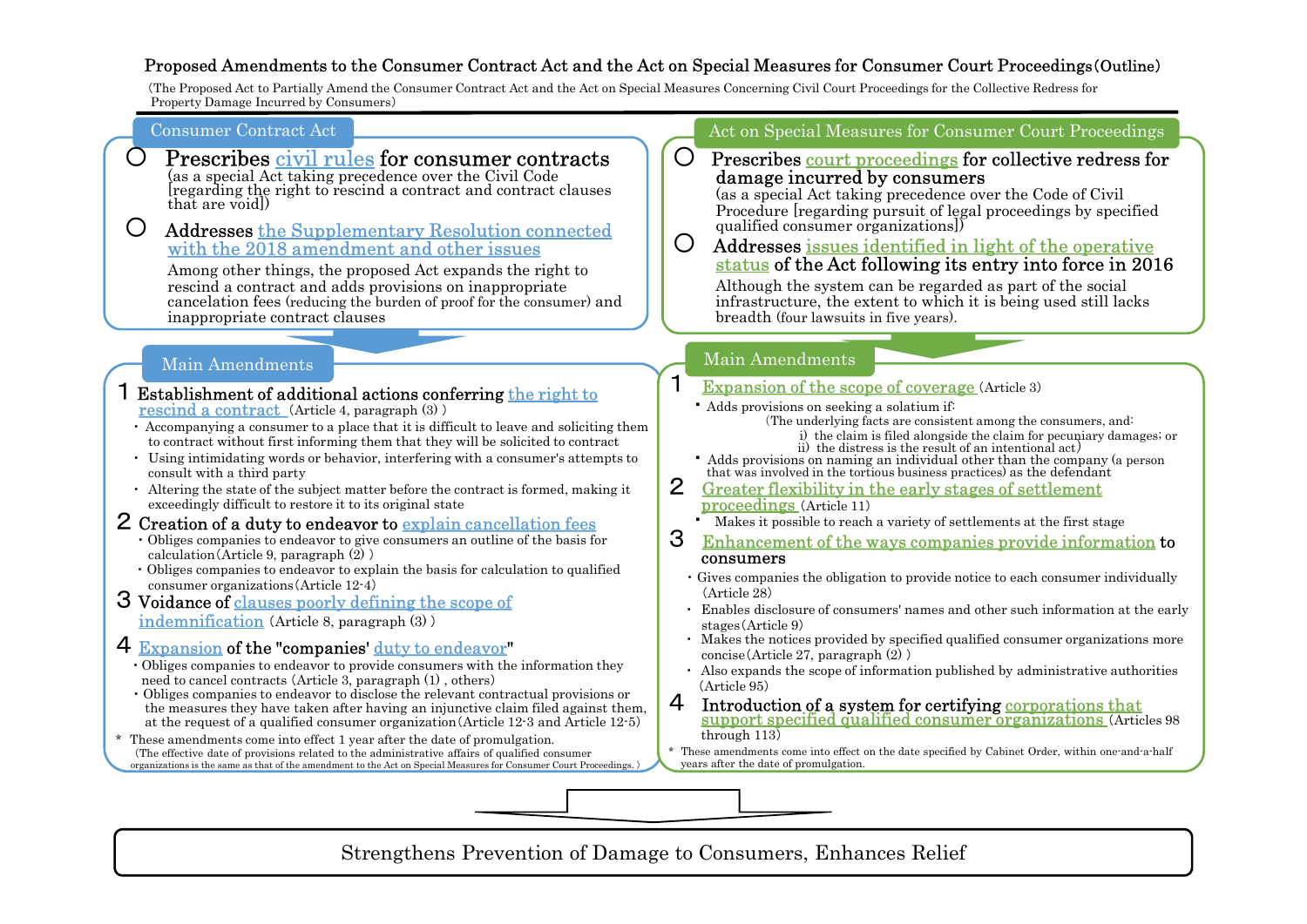$\overline{\hspace{1cm}}$ 【Right to Rescind Contracts】(the right of the consumer to rescind a contract [the manifestation of their intention to be bound by the contract] in the event of wrongful solicitation to contract.) of rescission if the company has unfairly If the solicitation to contract involves misrepresentations or non-disclosure of adverse facts **adventure of a states and all the company is a suitarly** taken advantage of circumstances in which If the solicitation to contract involves a person's refusing to leave, preventing the consumer from leaving, making representations that prompt alarm, or implementing contractual obligations before the conclusion of the contract 【Contract Clauses That Are Void】 Those providing for full or partial indemnity against intentional acts or gross negligence or for full indemnity against slight negligence Those providing for cancellation fees that exceed the average amount of damages 【Companies' Duty to Endeavor】 experience of the consumer (when soliciting the consumer to enter into a contract). 【Injunctive Claims by Qualified Consumer Organizations】 (Qualified consumer organizations [consumer organizations that have been granted official certification] are permitted to demand that companies cease solicitation activities that give the consumer the right to rescind the contract, and that they stop including void clauses in their contracts.) **The Current Act** (A special Act taking precedence over the Civil Code, prescribing civil rules for consumer contracts and other matters) Supplementary Resolution Connected with the 2018 Amendment <sup>〇</sup> Establishes that the consumer has a right of rescission if the company has unfairly taken advantage of circumstances in which the consumer was unable to exercise reasonable judgment Reduces the burden of proof for consumers<br>as it relates to unreasonable cancellation<br>fees (cancellation fees that exceed the average amount of damages that the company would incur) Prescribes additional categories of<br>inappropriate contract clauses These amendments address the Supplementary Resolution that was made at the time of the 2018<br>amendment and establish a safety net that enables consumers to conduct transactions safely and securely,<br>in keeping with changes i Proposed Amendments

### Establishment of Additional Actions Conferring the Right to Rescind a Contract

- (Article 4, paragraph (3) )<br>Accompanying a consumer to a place that it is difficult to leave and soliciting them to contract, without first informing them that they will be solicited to contract
- Using intimidating words or behavior, interfering with a consumer's attempts to consult with a third party
- Altering the state of the subject matter before the contract is formed, making it exceedingly difficult to restore it to its original state

### Creation of a Duty to Endeavor to Explain Cancellation Fees

- ・ Obliges companies to endeavor to give consumers an outline of the basis for calculation (Article 9, paragraph (2) )
- ・ Obliges companies to endeavor to explain the basis for calculation (other than those involving trade secrets) to qualified consumer organizations(Article 12-4)

### Other Amendments

- ・ Amendment of provisions concerning qualified consumer organizations' documents (Article 14, paragraph (2) )
- ・ Discontinuation of reviews by persons with relevant expertise each fiscal year. (Article 31)

and other amendments

### Voidance of Clauses Poorly Defining the Scope of Indemnification

### (Article 8, paragraph (3) )

・ Vague partial indemnification clauses that complicate liability claims (i.e., those that do not make it clear that they apply only to acts of slight negligence) are void.

(Example of a void clause) To the extent permitted by law, compensation is limited to 10,000 yen.

(Example of a valid clause) In the event of slight negligence, compensation is limited to 10,000 yen.

### Expansion of the "Companies' Duty to Endeavor"

- Introduction of a duty to endeavor that applies not only at the time of entering into the contract, but also at the time of contract cancellation (Article 3, paragraph (1), item (iv), others)
- <sup>⇒</sup>Obliges the company to endeavor to provide the consumer with the information they need to exercise the right to cancel the contract and to endeavor to give an outline of the basis for calculating cancelation fees (reaffirmed)
- Expansion of the duty to endeavor to provide information at the time of the solicitation to contract(Article 3, paragraph (1), item (ii) )
- $\Rightarrow$ Obliges the company to endeavor to provide information that comprehensively takes into account the consumer's age and physical and mental condition (limited to information that the company could have learned), in addition to the consumer's knowledge and experience
- ・ Expansion of the duty to endeavor to provide information on the right to request the company to show the standard terms of contract (Article 3, paragraph (1), item (iii) )
- **Expansion of the duty to respond to requests by qualified consumer organizations (Articles 12-3 through 12-5)**<br>  $\Rightarrow$  Obliges the company to endeavor to respond to requests to disclose contractual provisions that include
- inappropriate clauses and to disclose measures the company has taken in connection with injunction claims,<br>and to endeavor to respond to requests to explain the basis for the calculation of cancelation fees (reaffirmed)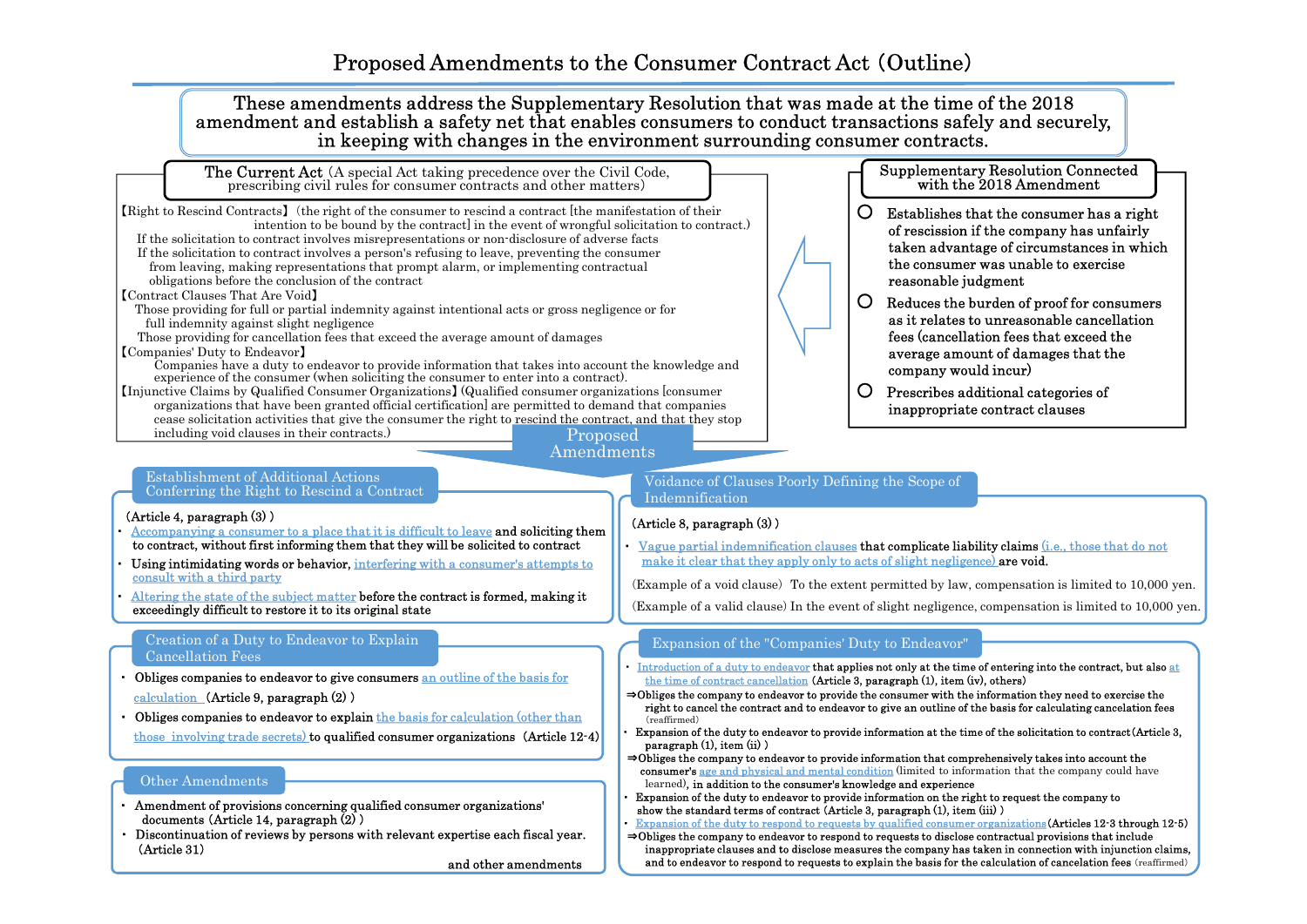# Proposed Amendments to the Act on Special Measures for Consumer Court Proceedings(Outline)

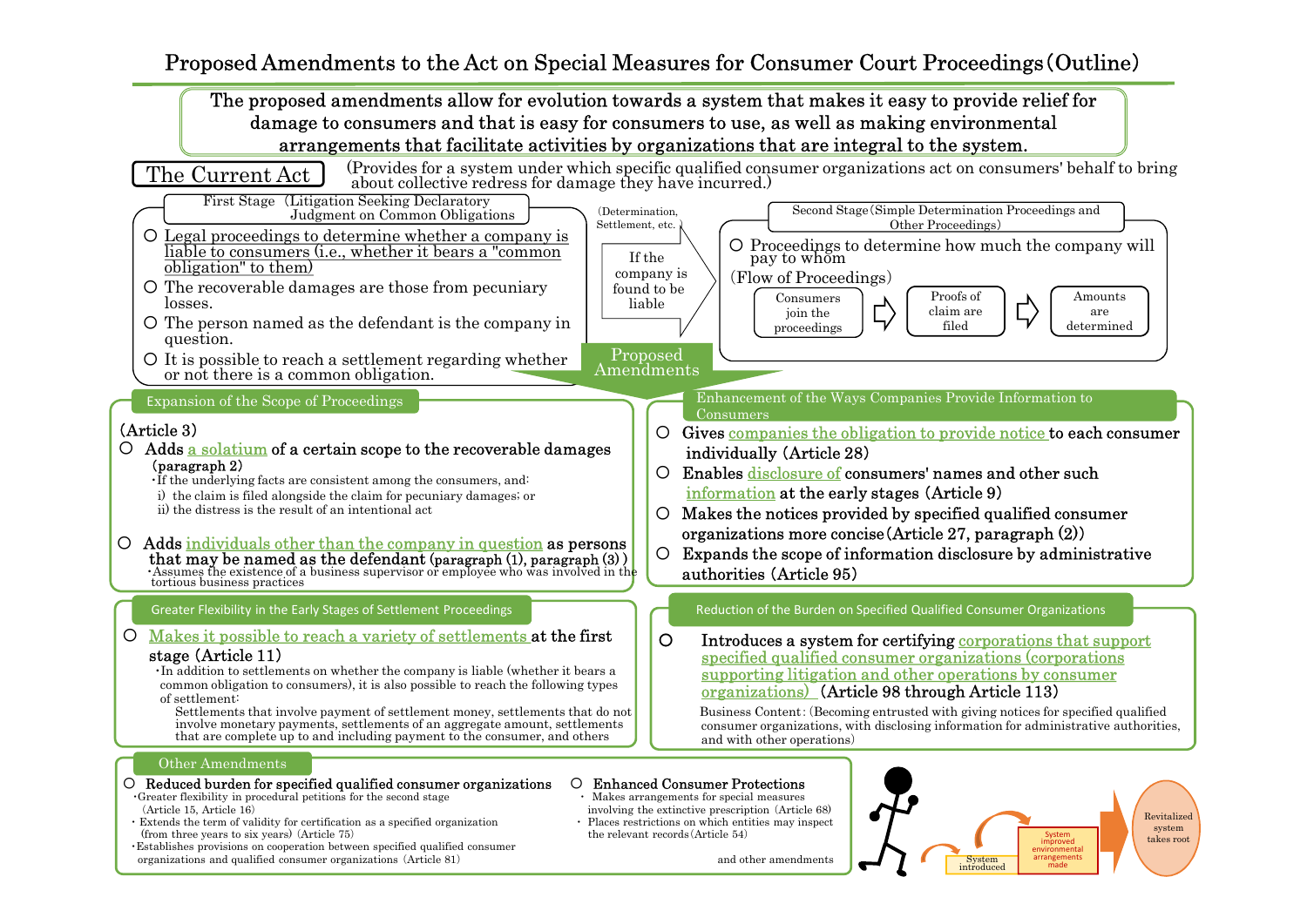# 消費者契約法・消費者裁判手続特例法の改正案(概要)

(消費者契約法及び消費者の財産的被害の集団的な回復のための民事の裁判手続の特例に関する法律の一部を改正する法律案)



消費者被害の防止・救済の強化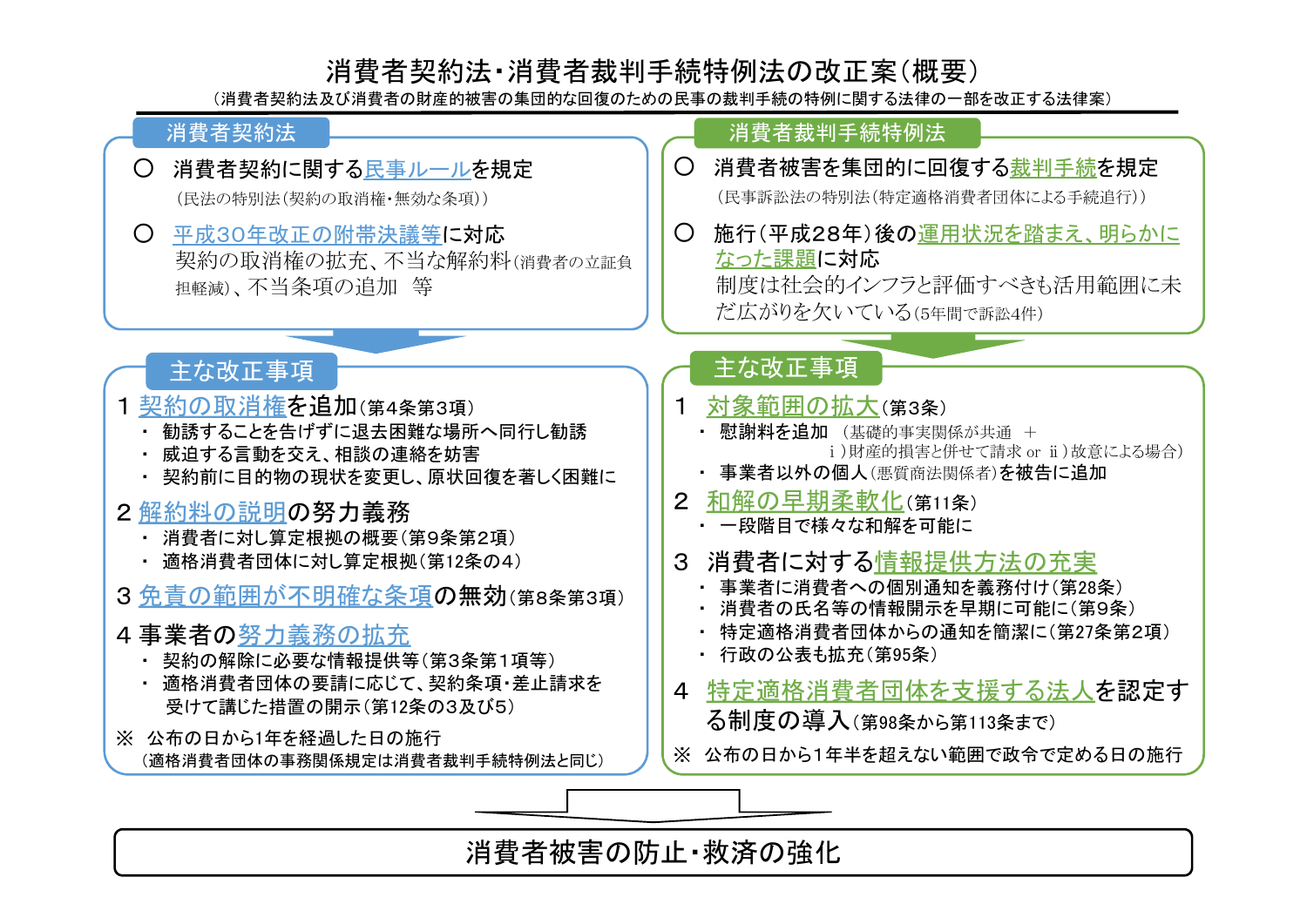# 消費者契約法の改正案(概要)